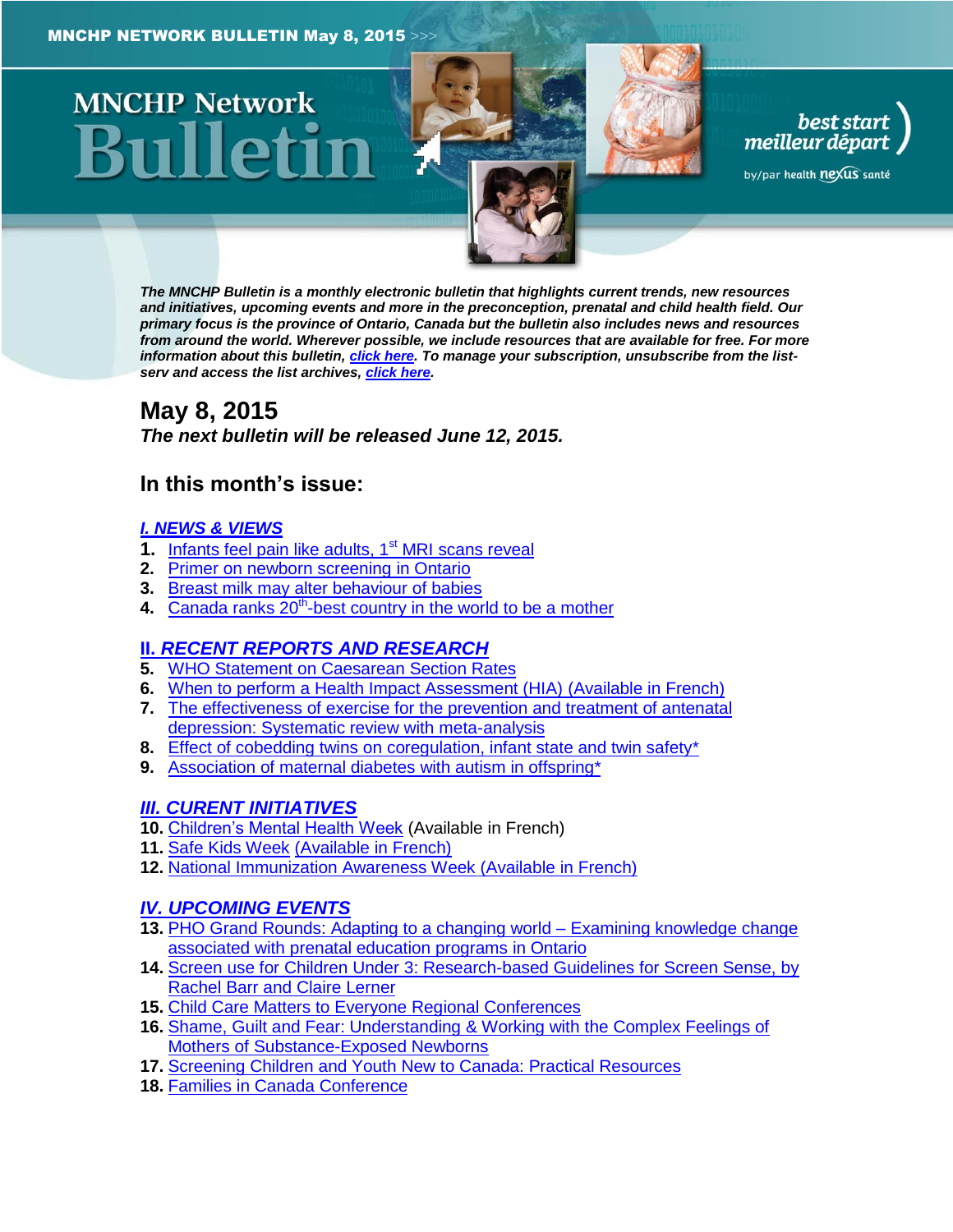### *[V. RESOURCES](#page-11-1)*

- **19.** [Helping Your Child Travel the 'Road of Life' with Resilience](#page-11-2)
- **20.** [InBrief: The Science of Resilience and Resilience Videos](#page-11-3)
- **21.** [Eating for a Healthy Pregnancy My Menu Planner](#page-12-0)
- **22.** [Breastfeeding Information for Parents](#page-12-1)
- **23.** [FASCETS Canada](#page-12-2)
- **24.** [Recent videos](#page-12-3)

### *[VI. FEATURED BEST START RESOURCES](#page-13-0)*

- **25.** [It Takes a Village: Taking Action for Healthy Children](#page-13-1)
- **26.** [Feeding Your Baby](#page-13-2) (Available in French)
- **27.** [How to Feed Your Growing Child](#page-13-3) (Available in French)
- **28.** [Best Start Resource Centre Breastfeeding Web Watch](#page-14-1)

# <span id="page-1-0"></span>**I. NEWS & VIEWS**

# <span id="page-1-1"></span>**1. Infants feel pain like adults, 1st MRI scans reveal**

This article (CBC News, April 2015) reports on a study conducted by scientists at Oxford University to examine how babies respond to pain. Infants 1 to 6 days old were placed in an MRI scanner while a retracting rod was placed on their feet to create the sensation of being poked with a pencil. The reactions of the infants were compared to adults who had undergone the same procedure. The study found that 18 of the 20 brain regions that were activated in adults were also activated in infants, and that infants often retracted their leg in response to the retracting rod while adults did not. Further examining the results of the study, the researchers hope to develop a more complete understanding of infant pain as not only sensory processing, but also as an emotional or affective response.

[http://www.cbc.ca/news/health/infants-feel-pain-like-adults-1st-mri-scans-reveal-](http://www.cbc.ca/news/health/infants-feel-pain-like-adults-1st-mri-scans-reveal-1.3042147)[1.3042147](http://www.cbc.ca/news/health/infants-feel-pain-like-adults-1st-mri-scans-reveal-1.3042147)

### [\[Return to top\]](#page-0-0)

### <span id="page-1-2"></span>**2. Primer on newborn screening in Ontario**

This brief article (Wallace, April 2015) discusses the history of newborn screening in Ontario, from bedside urine screens for phenylketonuria in 1965 to the now 29 diseases, including the recently added severe combined immunodeficiency (SCID), for which infants are tested at birth. The establishment of Newborn Screening Ontario and its impact on the treatment of diseases in infants is also detailed in a concise infographic. [http://www.thestar.com/news/canada/2015/04/13/primer-on-newborn-screening-in](http://www.thestar.com/news/canada/2015/04/13/primer-on-newborn-screening-in-ontario.html)[ontario.html](http://www.thestar.com/news/canada/2015/04/13/primer-on-newborn-screening-in-ontario.html)

### [\[Return to top\]](#page-0-0)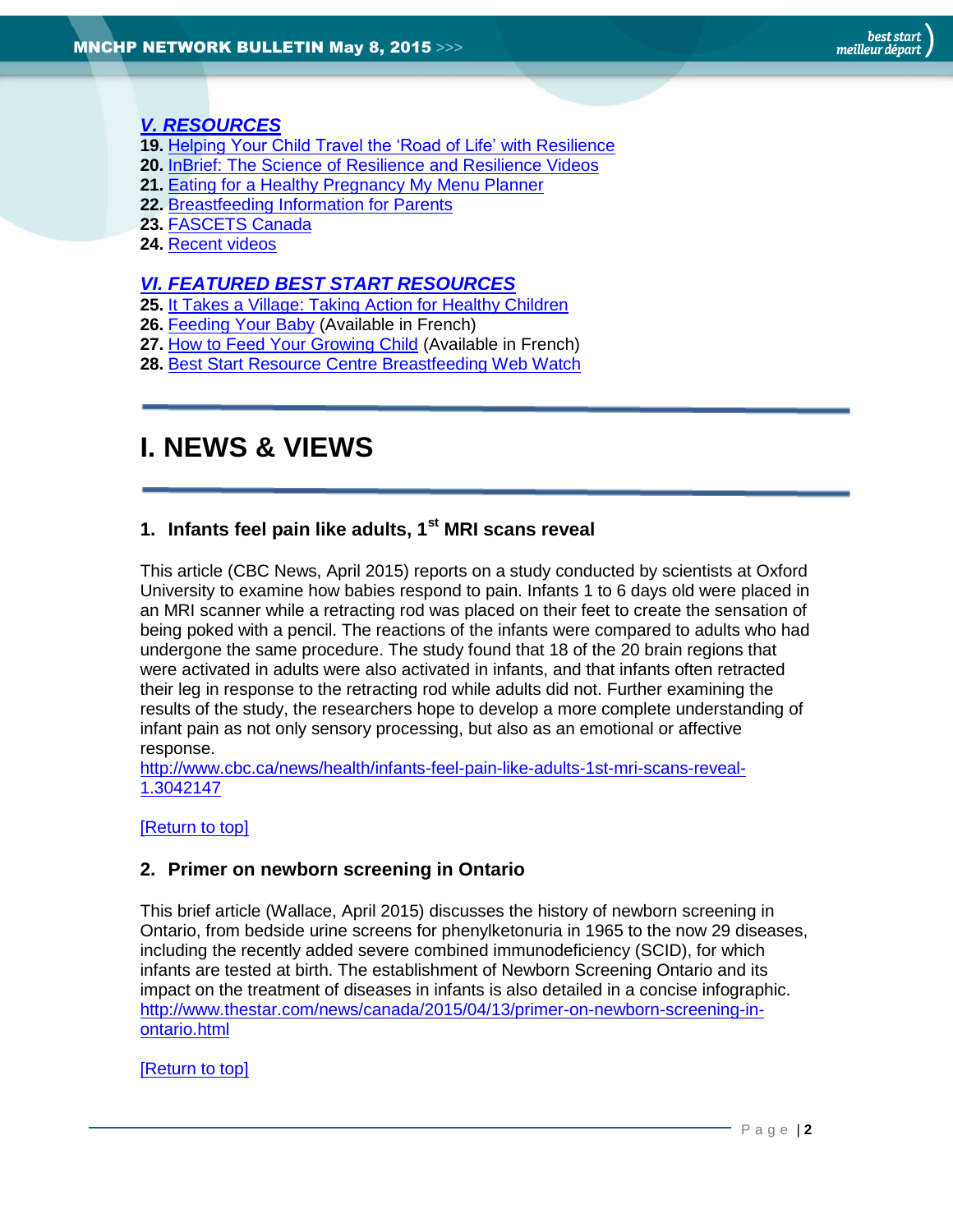### <span id="page-2-0"></span>**3. Breast milk may alter behaviour of babies**

A recent scientific paper outlines how breast milk not only nourishes a baby's body, but can also impact the development of their brain and behaviour. In this article (CBC News, April 2015) and accompanying radio interview, one of the study's co-authors, Kate Hinde explains how bacteria in an infant's gut feed on the sugars in breast milk and can send signals to the brain that influence neurodevelopment. The paper asks the question: "Is the mother then manipulating her milk to determine what those bacteria are doing?" Read the scientific paper:

<http://emph.oxfordjournals.org/content/early/2015/04/16/emph.eov007> Read the news article: [http://www.cbc.ca/news/technology/breast-milk-may-alter](http://www.cbc.ca/news/technology/breast-milk-may-alter-behaviour-of-babies-1.3038265)[behaviour-of-babies-1.3038265](http://www.cbc.ca/news/technology/breast-milk-may-alter-behaviour-of-babies-1.3038265)

Listen to the radio interview: [http://www.cbc.ca/radio/quirks/quirks-quarks-for-april-18-](http://www.cbc.ca/radio/quirks/quirks-quarks-for-april-18-2015-1.3037881/mother-s-milk-and-mind-control-1.3037890) [2015-1.3037881/mother-s-milk-and-mind-control-1.3037890](http://www.cbc.ca/radio/quirks/quirks-quarks-for-april-18-2015-1.3037881/mother-s-milk-and-mind-control-1.3037890)

### [\[Return to top\]](#page-0-0)

### <span id="page-2-1"></span>**4. Canada ranks 20th -best country in the world to be a mother**

As covered by CTV News (2015), a new report uses a Mother's Index to rank countries based on the rates of maternal deaths, child mortality, access to schooling, and female representation in the government. Using this index, Canada is ranked twentieth in the world, Norway first and Somalia last. To improve conditions for mothers in Canada, Patricia Erb, CEO of Save the Children Canada, recommends focusing on three key areas: children's education, health care for mothers, and increasing the number of women in positions of political power.

[http://www.ctvnews.ca/health/canada-ranks-20th-best-country-in-the-world-to-be-a](http://www.ctvnews.ca/health/canada-ranks-20th-best-country-in-the-world-to-be-a-mother-1.2359301)[mother-1.2359301](http://www.ctvnews.ca/health/canada-ranks-20th-best-country-in-the-world-to-be-a-mother-1.2359301)

[\[Return to top\]](#page-0-0)

# <span id="page-2-2"></span>**II. RECENT REPORTS AND RESEARCH**

*\* indicates journal subscription required for full text access*

### <span id="page-2-3"></span>**5. WHO Statement on Caesarean Section Rates**

World Health Organization. (2015). *WHO Statement on Caesarean Section Rates*. Author: Geneva. Retrieved from<http://apps.who.int/iris/bitstream/10665/161442/1/> WHO\_RHR\_15.02\_eng.pdf?ua=1

EXECUTIVE SUMMARY: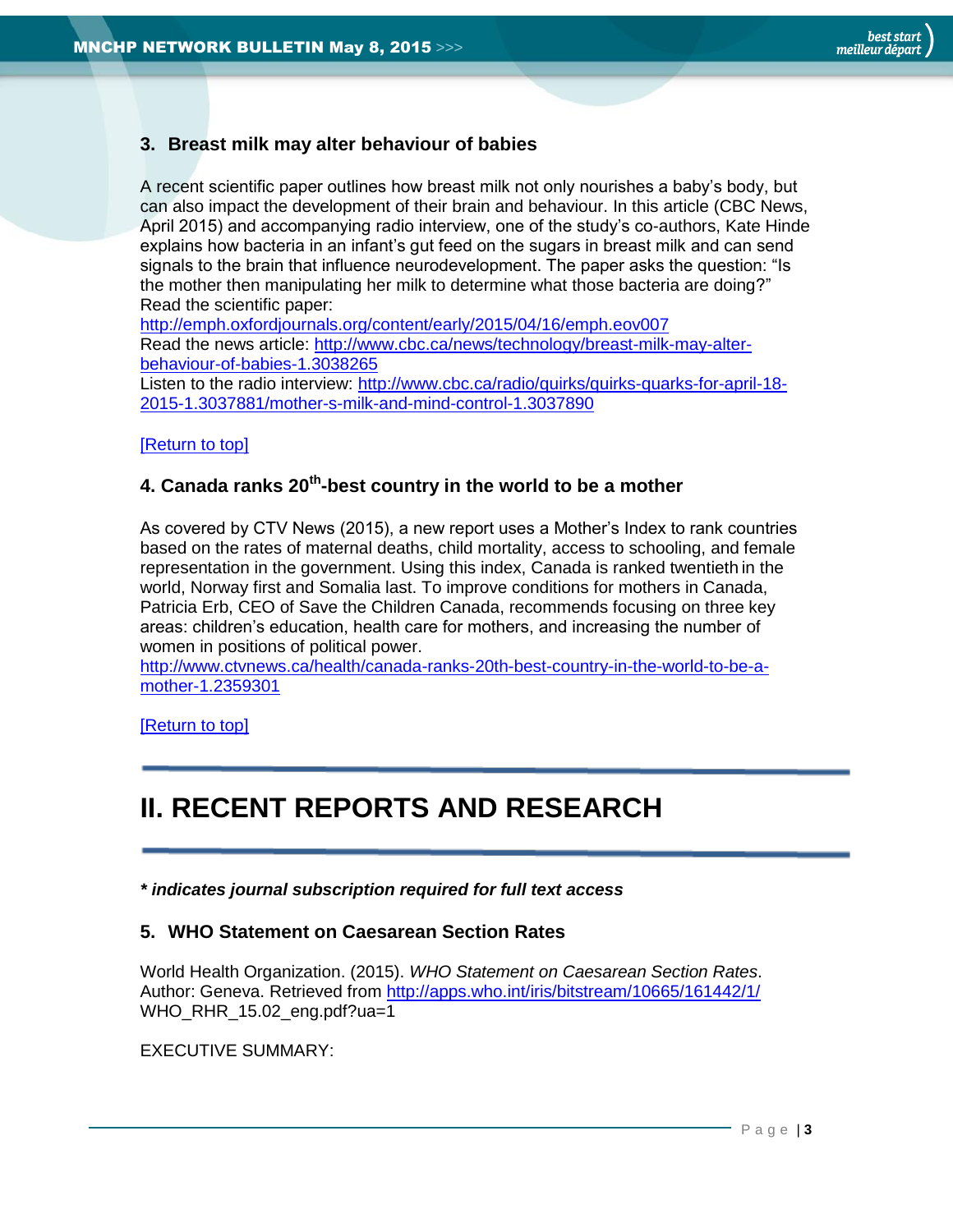### **Caesarean section rates at the population level**

WHO conducted two studies: a systematic review of available studies that had sought to find the ideal caesarean rate within a given country or population, and a worldwide country-level analysis using the latest available data. Based on this available data, and using internationally accepted methods to assess the evidence with the most appropriate analytical techniques, WHO concludes:

 Caesarean sections are effective in saving maternal and infant lives, but only when they are required for medically indicated reasons.

 At population level, caesarean section rates higher than 10% are not associated with reductions in maternal and newborn mortality rates.

 Caesarean sections can cause significant and sometimes permanent complications, disability or death particularly in settings that lack the facilities and/or capacity to properly conduct safe surgery and treat surgical complications. Caesarean sections should ideally only be undertaken when medically necessary.

 Every effort should be made to provide caesarean sections to women in need, rather than striving to achieve a specific rate.

 The effects of caesarean section rates on other outcomes, such as maternal and perinatal morbidity, paediatric outcomes, and psychological or social well-being are still unclear. More research is needed to understand the health effects of caesarean section on immediate and future outcomes.

[http://apps.who.int/iris/bitstream/10665/161442/1/WHO\\_RHR\\_15.02\\_eng.pdf?ua=1](http://apps.who.int/iris/bitstream/10665/161442/1/WHO_RHR_15.02_eng.pdf?ua=1)

Related articles:

- **A better birth experience for moms and their babies born by caesarean**: This article (Machold, 2015) details a new program at Sunnybrook Health Sciences Centre that allows mothers to hold their babies skin-to-skin after a cesarean section while still in the operating room [http://www.thestar.com/life/health\\_wellness/2015/04/24/a-better-birth-experience](http://www.thestar.com/life/health_wellness/2015/04/24/a-better-birth-experience-for-moms-and-their-babies-born-by-caesarean.html)[for-moms-and-their-babies-born-by-caesarean.html](http://www.thestar.com/life/health_wellness/2015/04/24/a-better-birth-experience-for-moms-and-their-babies-born-by-caesarean.html)
- **Ontario hospitals strive to cut C-section rates**: As reported in this article (CBC News, 2015), Ontario obstetricians are attempting to reduce rates of C-sections not only to provide improved care for pregnant women but also to cut costs. [http://www.cbc.ca/news/health/ontario-hospitals-strive-to-cut-c-section-rates-](http://www.cbc.ca/news/health/ontario-hospitals-strive-to-cut-c-section-rates-1.3041094)[1.3041094](http://www.cbc.ca/news/health/ontario-hospitals-strive-to-cut-c-section-rates-1.3041094)

### [\[Return to top\]](#page-0-0)

### <span id="page-3-0"></span>**6. When to perform a Health Impact Assessment (HIA)**

(Available in French)

St-Pierre, L. (2015). *When to perform a health impact assessment (HIA)?* Montréal: National Collaborating Centre for Healthy Public Policy. Retrieved from [http://www.ncchpp.ca/docs/2015\\_EIS-HIA\\_WhenToPerformAHIA\\_En.pdf](http://www.ncchpp.ca/docs/2015_EIS-HIA_WhenToPerformAHIA_En.pdf)

FOREWORD: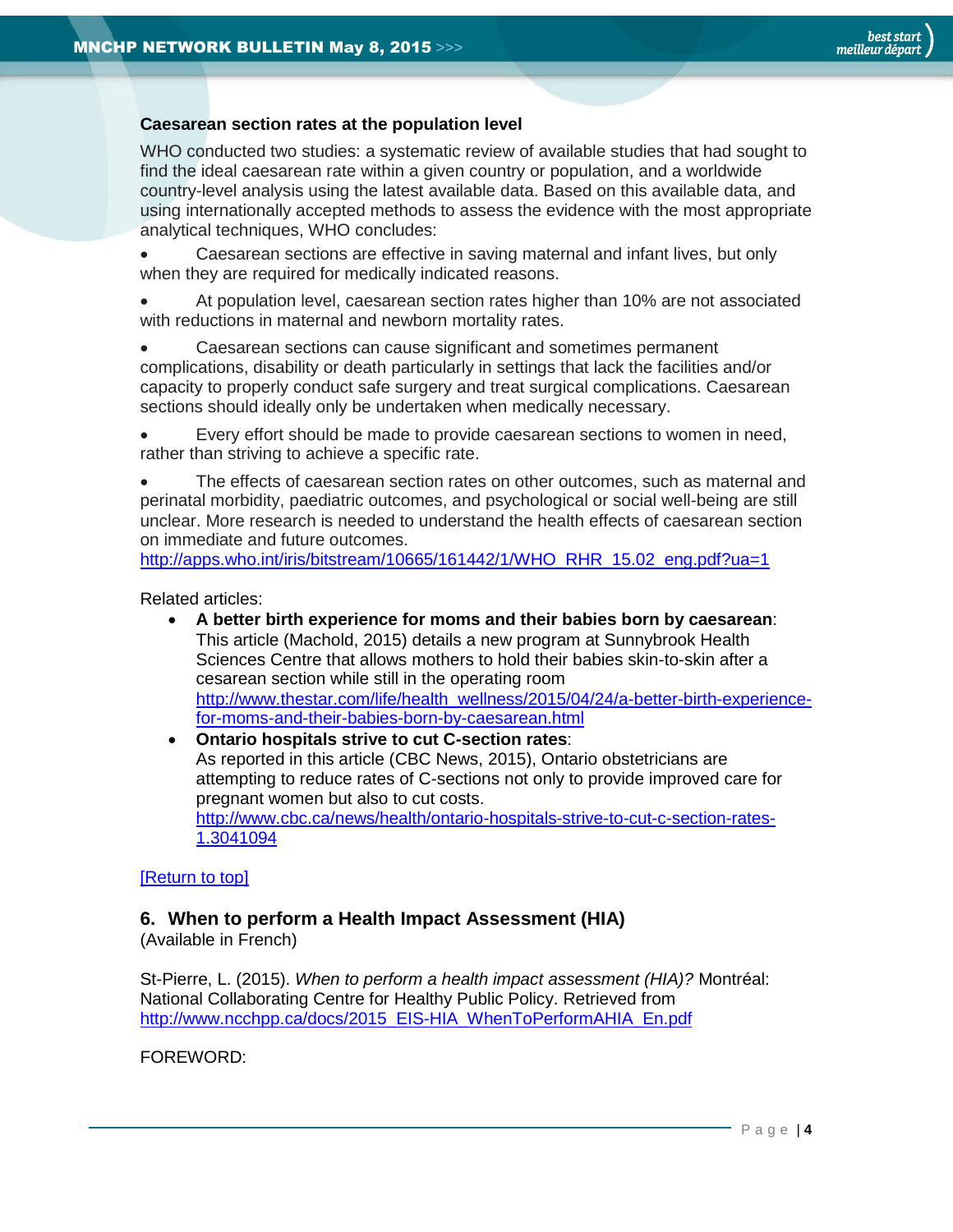The practice of health impact assessment (HIA) is gaining popularity in Canada. HIA is different from, but also similar to, common public health practices. This not only feeds confusion about HIA, but also leads to its association with similar practices that have different aims. Although HIA is a powerful tool for promoting and protecting health, as well as a means of improving equity, its use is not relevant in all situations. Recognizing the conditions that make HIA an appropriate choice for a given situation is an issue central to the consolidation of the practice in Canada. This briefing note aims to clarify the specificity of HIA as compared to similar public health practices. EN: [http://www.ncchpp.ca/67/new-publications.ccnpps?id\\_article=1457](http://www.ncchpp.ca/67/new-publications.ccnpps?id_article=1457) FR: [http://www.ccnpps.ca/88/nouvelles-publications.ccnpps?id\\_article=1456](http://www.ccnpps.ca/88/nouvelles-publications.ccnpps?id_article=1456)

### [\[Return to top\]](#page-0-0)

### <span id="page-4-0"></span>**7. The effectiveness of exercise for the prevention and treatment of antenatal depression: Systematic review with meta-analysis**

Daley, A. J., Foster, L., Long, G., Palmer, C., Robinson, O., Walmsley, H., & Ward, R. (2015). The effectiveness of exercise for the prevention and treatment of antenatal depression: Systematic review with meta-analysis. *BJOG: An International Journal of Obstetrics and Gynaecology, 122*(1), 57-62. DOI:10.1111/1471-0528.12909

### ABSTRACT:

### **Background**

Antenatal depression can have harmful consequences for the mother and fetus. Exercise may be a useful intervention to prevent and treat antenatal depression.

### **Objectives**

This systematic review aims to establish whether there is sufficient evidence to conclude that exercise is an effective intervention for preventing and treating antenatal depression.

### **Search strategy**

Searches using electronic databases from MEDLINE, Cochrane Library, CINAHL, EMBASE, AMED and PsycINFO were performed.

### **Selection criteria**

Randomised controlled trials (RCT) that compared any type of exercise intervention with any comparator in pregnant women were eligible for inclusion.

### **Data collection and analysis**

Meta-analysis was performed calculating standardised mean differences (SMD).

### **Main results**

Six trials (seven comparisons) were eligible for inclusion. Meta-analysis showed a significant reduction in depression scores (SMD −0.46, 95% CI −0.87 to −0.05, *P* = 0.03,  $\hat{I}$  = 68%) for exercise interventions relative to comparator groups. The test for subgroup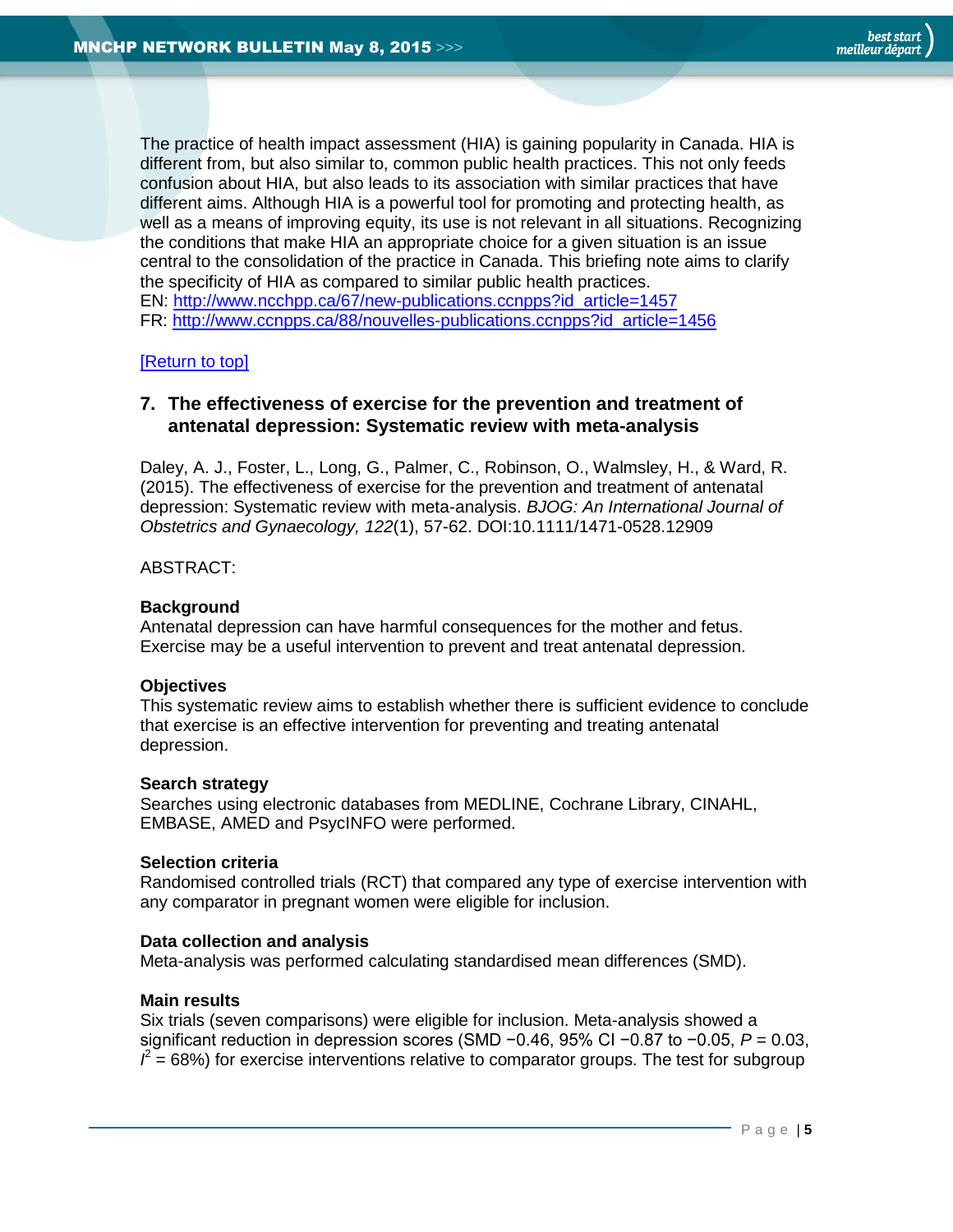differences in women who were non-depressed (one trial) (SMD −0.74, 95%CI −1.22 to −0.27, *P* = 0.002) and depressed (five trials) (SMD −0.41, 95% CI −0.88 to 0.07,  $P = 0.09$ ) at baseline was not significant ( $P = 0.32$ ). The test for subgroup differences between aerobic (one trial) and non-aerobic exercise (five trials) was also nonsignificant  $(P = 0.32)$ .

### **Authors' conclusions**

We found some evidence that exercise may be effective in treating depression during pregnancy but this conclusion is based on a small number of low-moderate quality trials with significant heterogeneity and wide confidence intervals. <http://onlinelibrary.wiley.com/doi/10.1111/1471-0528.12909/full>

### [\[Return to top\]](#page-0-0)

### <span id="page-5-0"></span>**8. Effect of cobedding twins on coregulation, infant state and twin safety\***

Hayward, K. M., Johnston, C. C., Campbell-Yeo, M. L., Price, S. L., Houk, S. L., Whyte, R. K., White, S. D., Caddell, K. E. (2015). Effect of cobedding twins on coregulation, infant state, and twin safety. *JOGNN, 44*(2), 193-202. doi: 10.1111/1552-6909.12557

ABSTRACT:

### **OBJECTIVE:**

To evaluate the efficacy of cobedding on twin coregulation and twin safety.

### **DESIGN:**

Randomized controlled trial (RCT).

### **SETTING:**

Two university affiliated Level III neonatal intensive care units (NICUs).

### **PARTICIPANTS:**

One hundred and seventeen sets ( $N = 234$ ) of stable preterm twins (<37 weeks gestational age at birth) admitted to the NICU.

### **METHODS:**

Sets of twins were randomly assigned to be cared for in a single cot (cobedded) or in separate cots (standard care). State response was obtained from videotaped and physiologic data measured and recorded for three, 3-hour sessions over a one-week study period. Tapes were coded for infant state by an assessor blind to the purpose of the study.

### **RESULTS:**

Twins who were cobedded spent more time in the same state ( $p < .01$ ), less time in opposite states ( $p < .01$ ), were more often in quiet sleep ( $p < .01$ ) and cried less ( $p < .01$ ) than twins who were cared for in separate cots. There was no difference in physiological parameters between groups ( $p = .85$ ). There was no difference in patient safety between groups (incidence of sepsis,  $p = .95$ ), incidence of caregiver error ( $p = .31$ ), and incidence of apnea  $(p = .70)$ .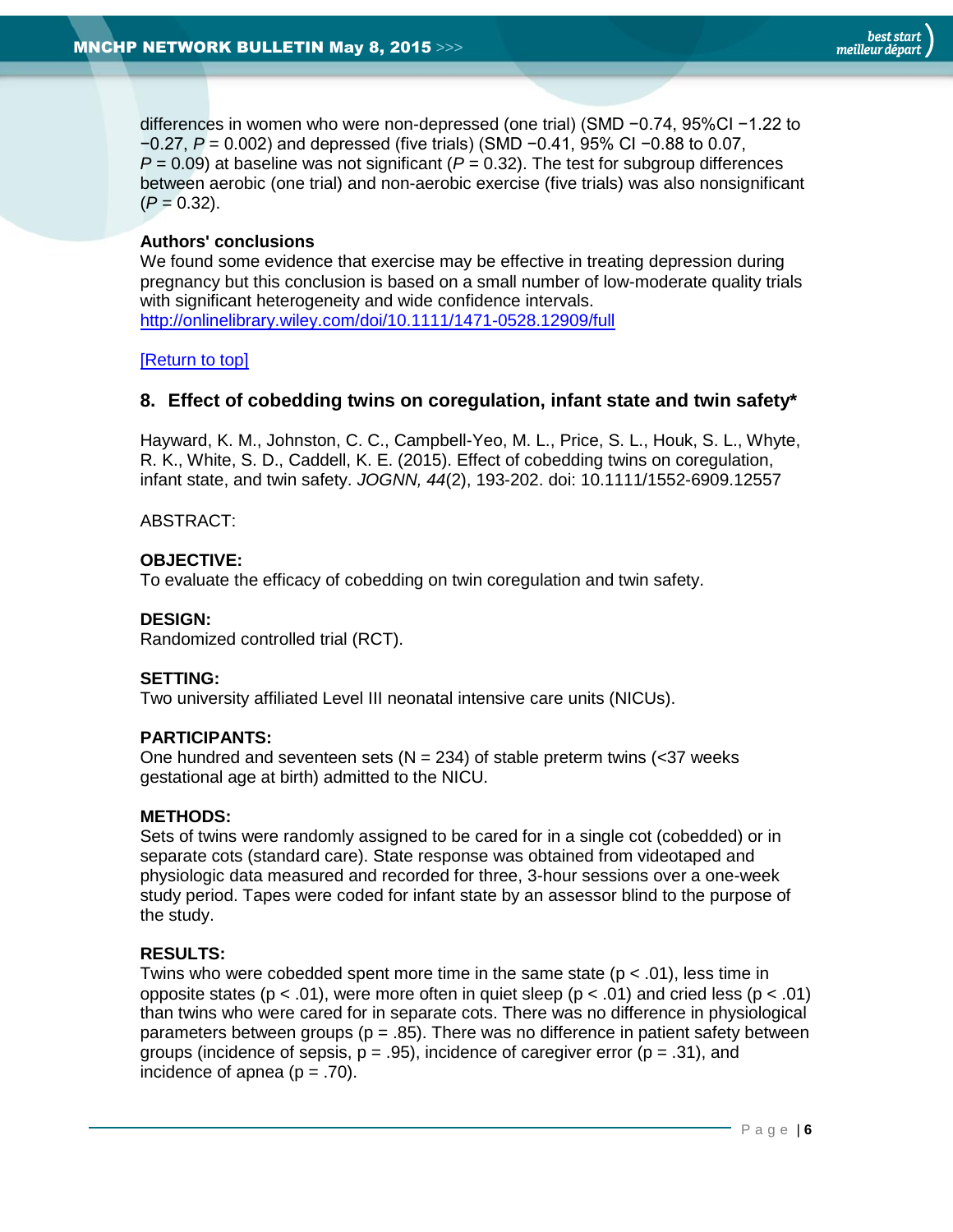### **CONCLUSIONS:**

Cobedding promotes self-regulation and sleep and decreases crying without apparent increased risk.

<http://onlinelibrary.wiley.com/doi/10.1111/1552-6909.12557/abstract>

### [\[Return to top\]](#page-0-0)

### <span id="page-6-0"></span>**9. Association of maternal diabetes with autism in offspring\***

Xiang, A. H., Xinhui Wang, M. S., Martinez, M. P., Walthall, J. C., Curry, E. S., Page, K., Buchanan, T. A., Coleman, K. J., Getahun, D. (2015). Association of maternal diabetes with autism in offspring. *JAMA, 313*(14), 1425-1434. doi:10.1001/jama.2015.2707

### ABSTRACT:

**Importance**: Information about the association of maternal diabetes and autism spectrum disorders (ASDs) in offspring is limited, with no report on the importance of timing of exposure during gestation.

**Objective**: To assess ASD risk associated with intrauterine exposure to preexisting type 2 diabetes and gestational diabetes mellitus (GDM) by gestational age at GDM diagnosis.

**Design, Setting, and Patients**: Retrospective longitudinal cohort study including 322 323 singleton children born in 1995-2009 at Kaiser Permanente Southern California (KPSC) hospitals. Children were tracked from birth until the first of the following: date of clinical diagnosis of ASD, last date of continuous KPSC health plan membership, death due to any cause, or December 31, 2012. Relative risks of ASD were estimated by hazard ratios (HRs) using Cox regression models adjusted for birth year.

**Exposures**: Maternal preexisting type 2 diabetes (n = 6496), GDM diagnosed at 26 weeks' gestation or earlier (n = 7456) or after 26 weeks' gestation (n = 17 579), or no diabetes (n = 290 792) during the index pregnancy.

**Main Outcomes and Measures**: Clinical diagnosis of ASD in offspring.

**Results**: During follow-up, 3388 children were diagnosed as having ASD (115 exposed to preexisting type 2 diabetes, 130 exposed to GDM at ≤26 weeks, 180 exposed to GDM at >26 weeks, and 2963 unexposed). Unadjusted annual ASD incidences were 3.26, 3.02, 1.77, and 1.77 per 1000 among children of mothers with preexisting type 2 diabetes, GDM diagnosed at 26 weeks or earlier, GDM diagnosed after 26 weeks, and no diabetes, respectively. The birth year–adjusted HRs were 1.59 (95% CI, 1.29-1.95) for preexisting type 2 diabetes, 1.63 (95% CI, 1.35-1.97) for GDM diagnosed at 26 weeks or earlier, and 0.98 (95% CI, 0.84-1.15) for GDM diagnosed after 26 weeks relative to no exposure. After adjustment for maternal age, parity, education, household income, race/ethnicity, history of comorbidity, and sex of the child, maternal preexisting type 2 diabetes was not significantly associated with risk of ASD in offspring (HR, 1.21; 95% CI, 0.97-1.52), but GDM diagnosed at 26 weeks or earlier remained so (HR, 1.42;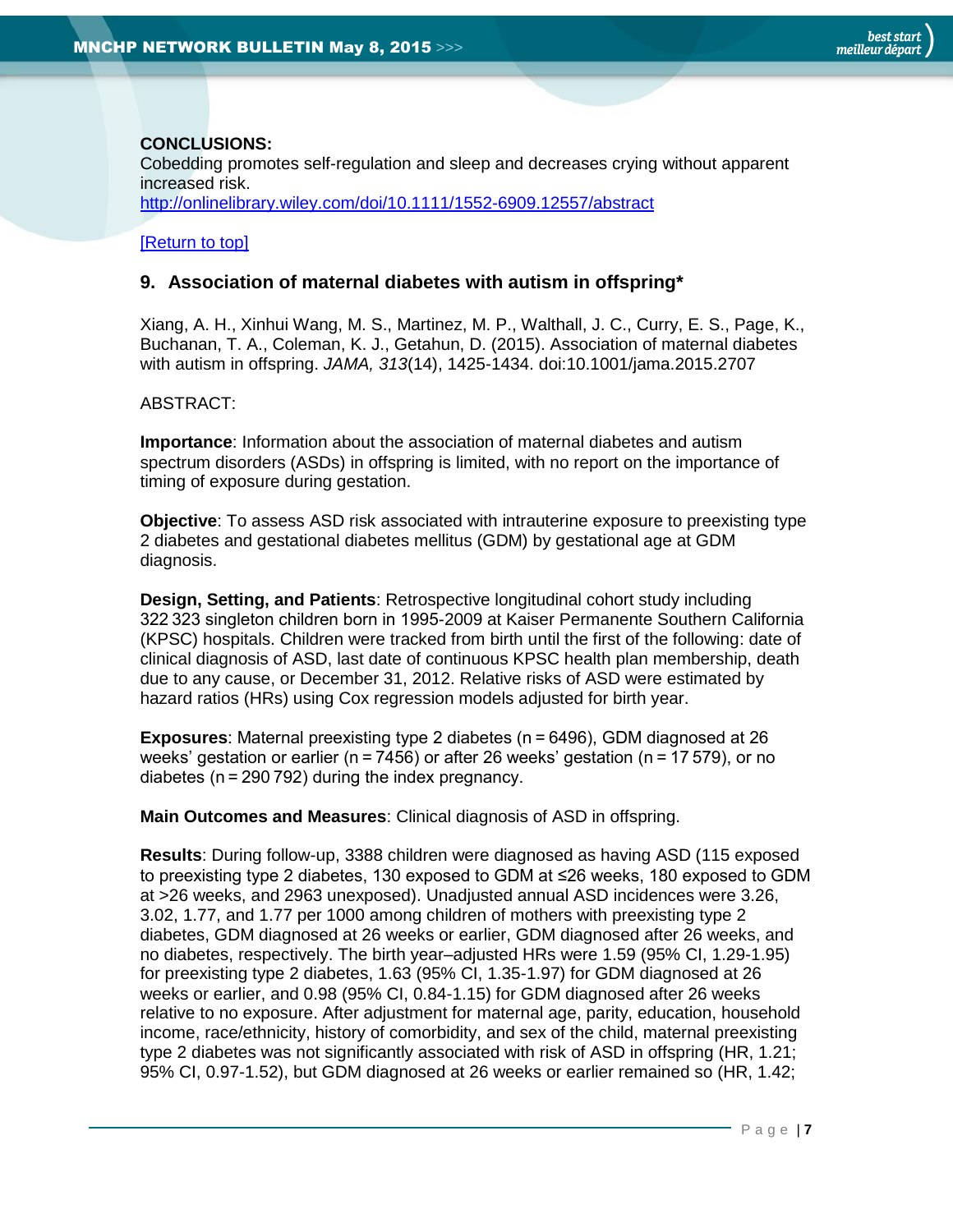95% CI, 1.15-1.74). Antidiabetic medication exposure was not independently associated with ASD risk. Adjustment for a mother or older sibling with ASD in the full cohort and for maternal smoking, prepregnancy body mass index, and gestational weight gain in the subset with available data ( $n = 68512$ ) did not affect the results.

**Conclusions and Relevance**: In this large, multiethnic clinical cohort of singleton children born at 28 to 44 weeks' gestation, exposure to maternal GDM diagnosed by 26 weeks' gestation was associated with risk of ASD in offspring. [http://pediatrics.aappublications.org/content/early/2015/03/25/peds.2014-](http://pediatrics.aappublications.org/content/early/2015/03/25/peds.2014-1880.full.pdf+html) [1880.full.pdf+html](http://pediatrics.aappublications.org/content/early/2015/03/25/peds.2014-1880.full.pdf+html)

[\[Return to top\]](#page-0-0)

# <span id="page-7-0"></span>**III. CURRENT INITIATIVES**

### <span id="page-7-1"></span>**10. Children's Mental Health Week**

This past week, organizations worked to increase awareness surrounding issues related to children's mental health for Children's Mental Health Week. As 1 in 5 children and youth in Ontario has a mental health problem, it is crucial to reduce the stigma surrounding mental health and promote avenues for families to seek help. Children's Mental Health Ontario succinctly promotes the week, writing: "the more we talk about this, the more we reduce the associated shame and stigma so that young people can get the help they need when they need it most."

[http://www.kidsmentalhealth.ca/news\\_and\\_events/cmhw2015.php](http://www.kidsmentalhealth.ca/news_and_events/cmhw2015.php)

Related resources:

 **Change the View 2015 Winning Videos**: These short videos submitted by Ontario youth are designed to change perspectives regarding mental health and spark conversation.

[http://www.kidsmentalhealth.ca/news\\_and\\_events/ctv2015winners.php](http://www.kidsmentalhealth.ca/news_and_events/ctv2015winners.php)

- **Children's Mental Health Ontario 2015 Report Card** (Available in French): This highly visual report features key statistics and information related to mental health treatment, issues and plans for action. EN: [http://issuu.com/kidsmentalhealth/docs/cmho\\_report\\_card\\_2015](http://issuu.com/kidsmentalhealth/docs/cmho_report_card_2015) FR : [http://issuu.com/kidsmentalhealth/docs/cmho\\_report\\_card\\_2015\\_french](http://issuu.com/kidsmentalhealth/docs/cmho_report_card_2015_french)
- **Mental Health: The Basics**: This one-stop-shop for up-to-date, evidence-based information regarding mental health contains frequently asked questions from health providers, signs of mental health issues, and what to expect when you seek help.

<http://www.kidsmentalhealth.ca/parents/introduction.php>

 **How bullied children face long-term hits to mental health**: This article (CBC News, 2015) details the results of a recent study that suggests children who were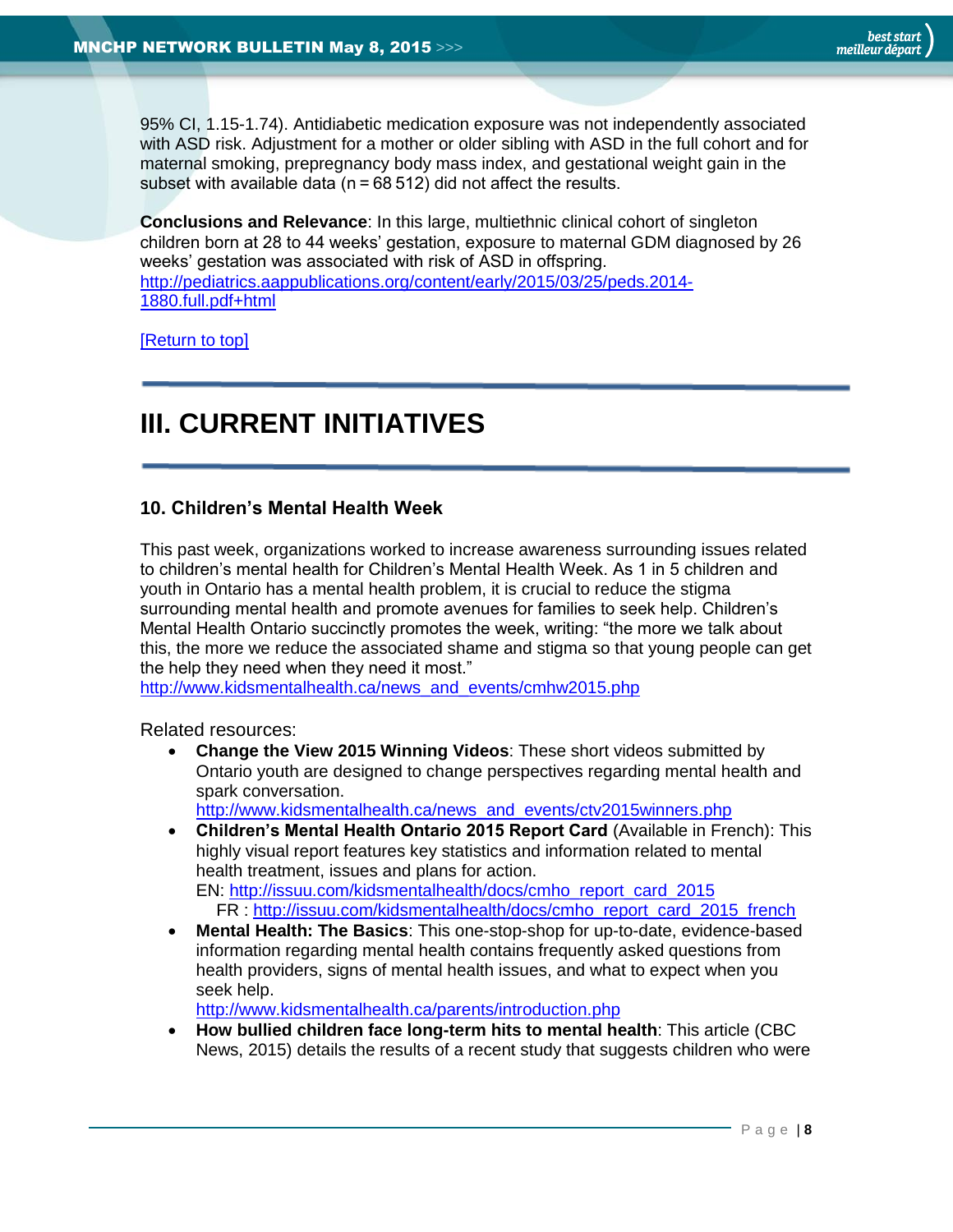bullied by peers may experience more significant depression or anxiety than those abused by adults.

[http://www.cbc.ca/news/health/how-bullied-children-face-long-term-hits-to](http://www.cbc.ca/news/health/how-bullied-children-face-long-term-hits-to-mental-health-1.3051255)[mental-health-1.3051255](http://www.cbc.ca/news/health/how-bullied-children-face-long-term-hits-to-mental-health-1.3051255) 

 **Mental Health Videos**: This series of videos from Caring For Kids features Canadian paediatricians discussing how to promote positive mental health and improve your child's self-esteem. <http://www.caringforkids.cps.ca/parent-community/youtube>

### [\[Return to top\]](#page-0-0)

### <span id="page-8-0"></span>**11. Safe Kids Week**

(Available in French)

Parachute Canada's Safe Kids Week, which was celebrated from May 4-10, aims to promote safety awareness and encourages ways to stay active and healthy while remaining safe. Parachute emphasizes that preventable injuries kill more children than disease. Road safety is the theme of this year's Safe Kids Week and Parachute promotes easy solutions, including helmet use, to protect children as vulnerable road users. To learn more, download Parachute's [campaign resources.](http://www.parachutecanada.org/programs/topic/C427) EN:<http://www.parachutecanada.org/safekidsweek>

FR :<http://www.parachutecanada.org/programmes/theme/C203>

[\[Return to top\]](#page-0-0)

### <span id="page-8-1"></span>**12. National Immunization Awareness Week**

(Available in French)

During National Immunization Awareness Week, which took place from April 25 to May 2, Canadians were encouraged to protect themselves and stay up-to-date on immunizations. Immunization tracking can be facilitated by the ImmunizeCA app which provides information related to immunization schedules, reliable information about immunizations, appointment reminders and more. Campaign resources include a poster regarding the pain of vaccinations in babies and a brochure that promotes immunization for all children.

EN:<http://immunize.ca/en/events/niaw.aspx>

FR :<http://immunize.ca/fr/events/niaw.aspx>

Related links:

 **Immunization**: This web page from the Canadian Paediatric Society contains links to news articles, practice tools and guidelines, programs, and pamphlets for parents all related to vaccination. EN:<http://www.cps.ca/en/issues-questions/immunization>

FR :<http://www.cps.ca/fr/issues-questions/vaccination>

 **A Parent's Guide to Vaccination**: This easy to understand document can be given to parents to help them to better understand the importance of vaccination. EN:<http://phac-aspc.gc.ca/im/iyc-vve/pgi-gpv/index-eng.php> FR :<http://phac-aspc.gc.ca/im/iyc-vve/pgi-gpv/index-eng.php>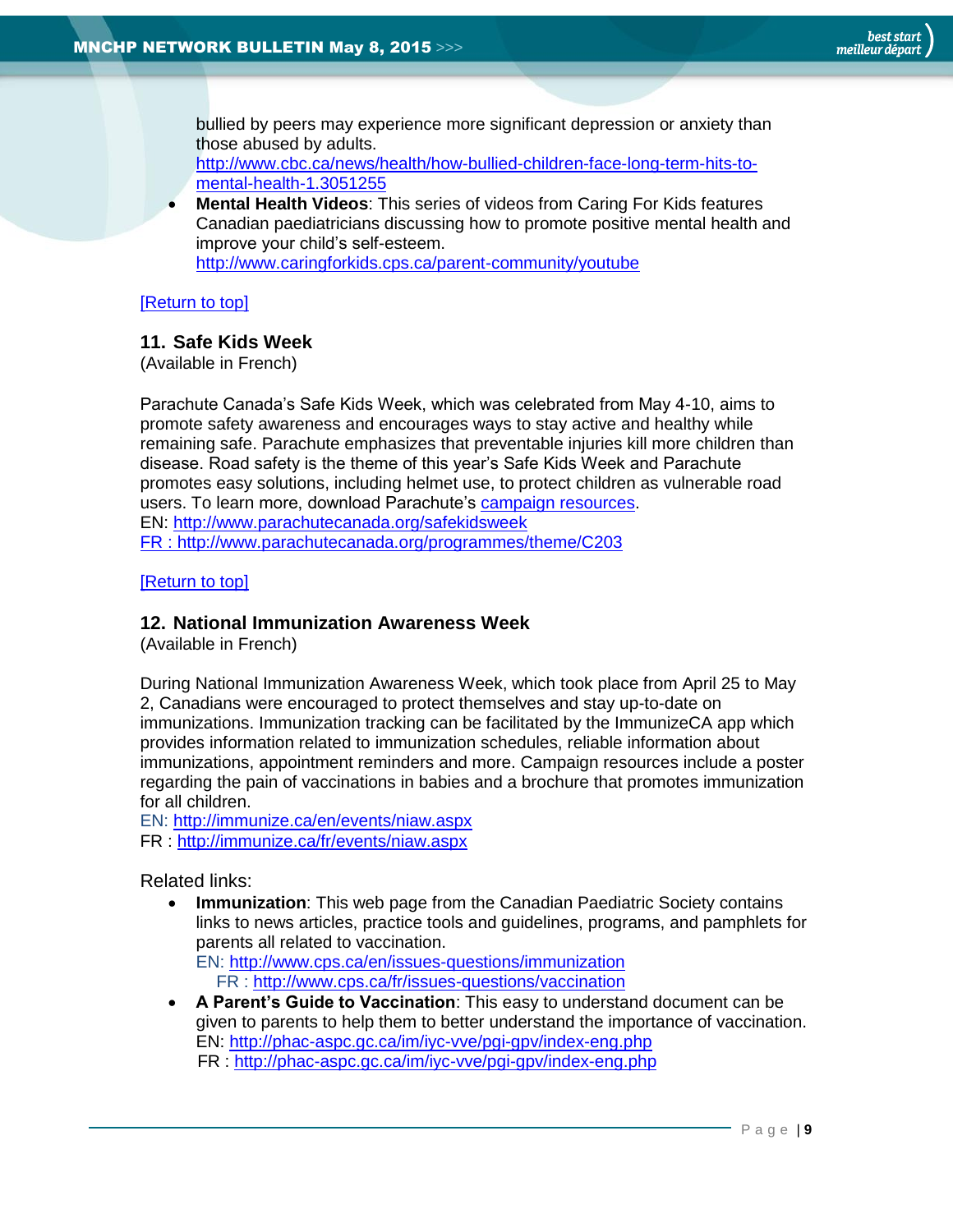**For First Nations and Inuit – Vaccines: How they Protect Children**: This website summarizes key information regarding the benefits of vaccination for First Nations and Inuit families.

EN: [http://healthycanadians.gc.ca/healthy-living-vie-saine/immunization](http://healthycanadians.gc.ca/healthy-living-vie-saine/immunization-immunisation/children-enfants/first-premieres-nations-protect-protege-eng.php)[immunisation/children-enfants/first-premieres-nations-protect-protege-eng.php](http://healthycanadians.gc.ca/healthy-living-vie-saine/immunization-immunisation/children-enfants/first-premieres-nations-protect-protege-eng.php) FR : [http://canadiensensante.gc.ca/healthy-living-vie-saine/immunization](http://canadiensensante.gc.ca/healthy-living-vie-saine/immunization-immunisation/children-enfants/first-premieres-nations-protect-protege-fra.php?_ga=1.16175088.716096374.1429538259)[immunisation/children-enfants/first-premieres-nations-protect-protege](http://canadiensensante.gc.ca/healthy-living-vie-saine/immunization-immunisation/children-enfants/first-premieres-nations-protect-protege-fra.php?_ga=1.16175088.716096374.1429538259)[fra.php?\\_ga=1.16175088.716096374.1429538259](http://canadiensensante.gc.ca/healthy-living-vie-saine/immunization-immunisation/children-enfants/first-premieres-nations-protect-protege-fra.php?_ga=1.16175088.716096374.1429538259)

<span id="page-9-0"></span> **Pilot project lets parents submit immunization records through mobile app**: This news article (Surges, 2015) promotes a project recently launched by Ottawa Public Health that allows families to submit child immunization records to Ottawa Public Health through the Immunize CA app. [http://ottawacitizen.com/news/local-news/pilot-project-lets-parents-submit](http://ottawacitizen.com/news/local-news/pilot-project-lets-parents-submit-immunization-records-through-mobile-app)[immunization-records-through-mobile-app](http://ottawacitizen.com/news/local-news/pilot-project-lets-parents-submit-immunization-records-through-mobile-app)

[\[Return to top\]](#page-0-0)

# **IV. UPCOMING EVENTS**

### <span id="page-9-1"></span>**13. PHO Grand Rounds: Adapting to a changing world – Examining knowledge change associated with prenatal education programs in Ontario**

May 12, 2015: Toronto, ON & Webinar

This workshop will outline the results of a recent study designed to explore whether the method of delivery (either online or in-person) of prenatal education programs impacts knowledge retention. The study was undertaken as part of the Healthy Pregnancies Project without PHO's Locally Driven Collaborative Projects program. The workshop will be presented both in-person and via webinar by the study's coordinators, Dr. Gillian Alton and Natalie Bourdages.

[http://www.eventbrite.com/e/pho-grand-rounds-adapting-to-a-changing-world-examining](http://www.eventbrite.com/e/pho-grand-rounds-adapting-to-a-changing-world-examining-knowledge-change-associated-with-prenatal-tickets-16469196811)[knowledge-change-associated-with-prenatal-tickets-16469196811](http://www.eventbrite.com/e/pho-grand-rounds-adapting-to-a-changing-world-examining-knowledge-change-associated-with-prenatal-tickets-16469196811)

### [\[Return to top\]](#page-0-0)

### <span id="page-9-2"></span>**14.Screen use for Children Under 3: Research-based Guidelines for Screen Sense, by Rachel Barr and Claire Lerner**

May 13, 2015: Webinar

While research clearly suggests that children learn better from play in the "real" world, as technology becomes increasingly prevalent, it becomes almost impossible to shield children from play with screens. Instead of preventing screen use, authors of Zero to Three's report "Screen Sense: Setting the Record Straight - Research-Based Guidelines [for Screen Use for Children Under 3 Years Old"](http://www.zerotothree.org/parenting-resources/screen-sense/) encourage parents and caregivers to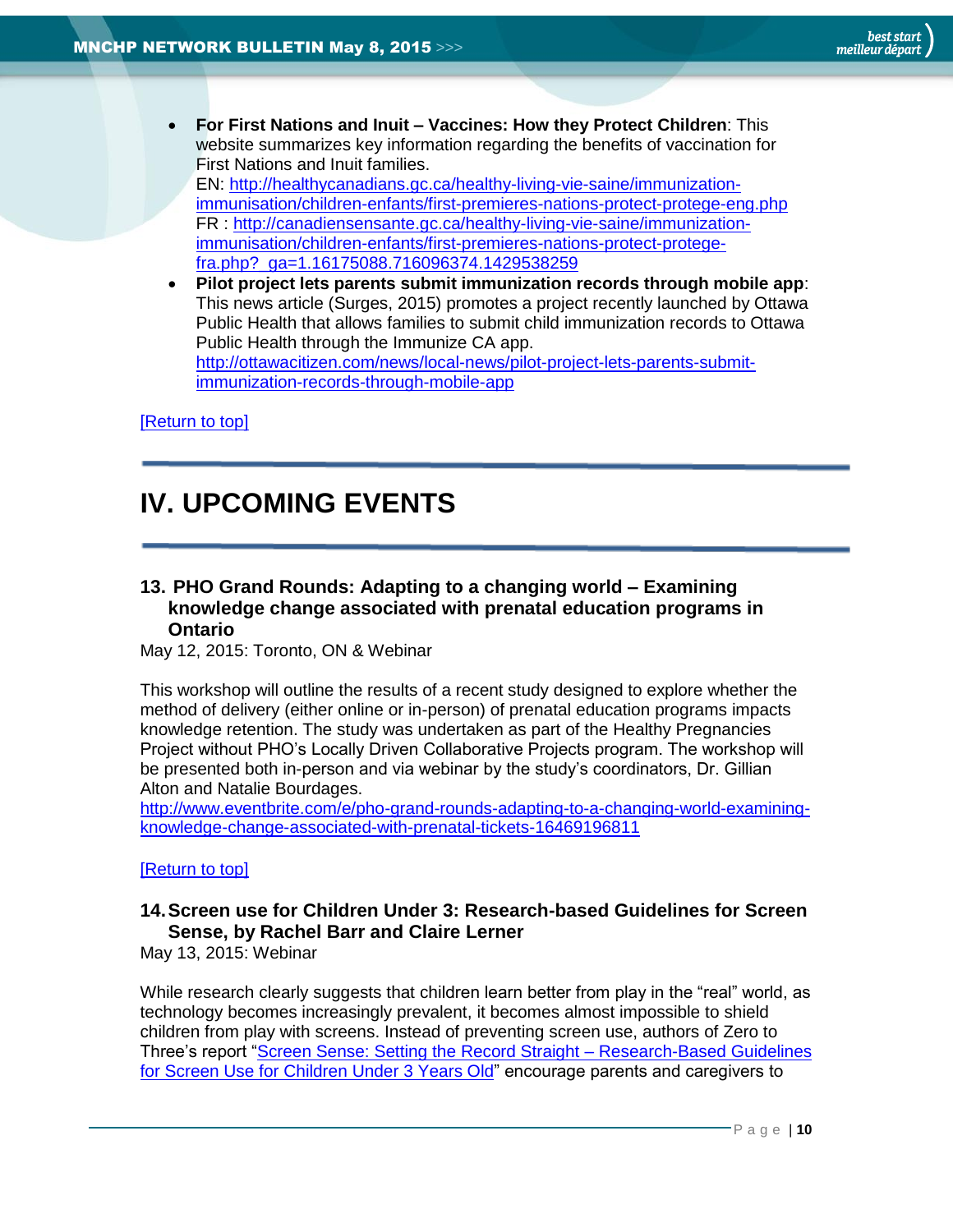make screen use an interactive, shared experience. This webinar will discuss strategies and guidelines to encourage productive screen play with children. [http://www.earlychildhoodwebinars.com/presentations/screen-use-for-children-under-3](http://www.earlychildhoodwebinars.com/presentations/screen-use-for-children-under-3-research-based-guidelines-for-screen-sense-by-rachel-barr-and-claire-lerner/) [research-based-guidelines-for-screen-sense-by-rachel-barr-and-claire-lerner/](http://www.earlychildhoodwebinars.com/presentations/screen-use-for-children-under-3-research-based-guidelines-for-screen-sense-by-rachel-barr-and-claire-lerner/)

### [\[Return to top\]](#page-0-0)

### <span id="page-10-0"></span>**15.Child Care Matters to Everyone Regional Conferences**

May 23, 2015: Windsor, ON May 30, 2015: York Region, ON June 13, 2015: Thunder Bay, ON

This one-day conference presented by the Ontario Coalition for Better Child Care and the Association of Early Childhood Educators Ontario is designed to provide educators, service providers, parents, students and policy makers the opportunity to share their views on the importance of child care and early childhood educators. Through the conference, participants will have the opportunity to engage in dialogue with local leaders regarding individual experiences with child care and other concerns as well as participate in one of a selection of workshops on a specific childcare topic. The same conference will be offered in three different communities. [http://www.aeceo.ca/childcare\\_matters](http://www.aeceo.ca/childcare_matters)

#### [\[Return to top\]](#page-0-0)

### <span id="page-10-1"></span>**16.Shame, Guilt and Fear: Understanding & Working with the Complex Feelings of Mothers of Substance-Exposed Newborns**

June 9, 2015: Webinar

The fourth workshop in AIA's 2015 Webinar Series, this presentation will allow participants to learn about the guilt, shame and fear often experienced by mothers with substance-use disorders. The presentation will feature the experiences of presenters Eda Spielman and Amy Sommer working with mothers in Project NESST (Newborns Exposed to Substances: Support and Therapy) as well as strategies for working with mothers in recovery that can be implemented in the future.

<http://aia.berkeley.edu/training/online/webinars/2015-aia-webinar-series/#Webinar%204>

### [\[Return to top\]](#page-0-0)

# <span id="page-10-2"></span>**17.Screening Children and Youth New to Canada: Practical Resources**

June 10, 2015: Webinar

Through this webinar, participants will learn about the key health issues facing newcomer children and youth, how these issues differ from those facing children born in Canada, and how practitioners can work to prevent and manage these issues. The workshop will specifically feature resources on the [Caring for Kids New to Canada](http://www.kidsnewtocanada.ca/) website including a new screening [e-Checklist.](http://www.kidsnewtocanada.ca/e-checklist)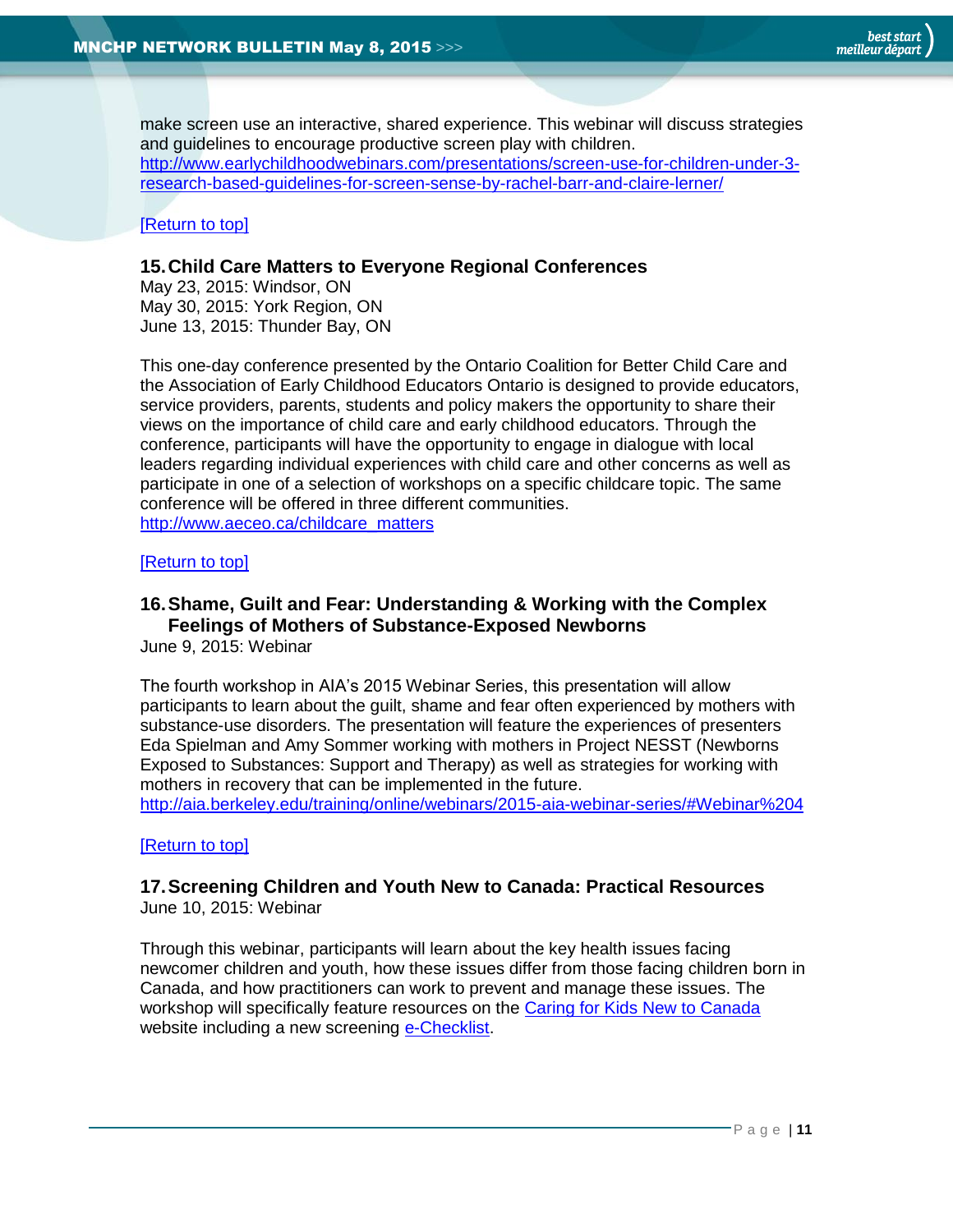### [http://www.chnet-](http://www.chnet-works.ca/index.php?option=com_rsevents&view=events&layout=show&cid=363%3Ascreening-children-and-youth-new-to-canada-practical-resources-&Itemid=6&lang=en)

[works.ca/index.php?option=com\\_rsevents&view=events&layout=show&cid=363%3Ascr](http://www.chnet-works.ca/index.php?option=com_rsevents&view=events&layout=show&cid=363%3Ascreening-children-and-youth-new-to-canada-practical-resources-&Itemid=6&lang=en) [eening-children-and-youth-new-to-canada-practical-resources-&Itemid=6&lang=en](http://www.chnet-works.ca/index.php?option=com_rsevents&view=events&layout=show&cid=363%3Ascreening-children-and-youth-new-to-canada-practical-resources-&Itemid=6&lang=en)

### [\[Return to top\]](#page-0-0)

### <span id="page-11-0"></span>**18.Families in Canada Conference**

June 10-11, 2015: Ottawa, ON

This two-day conference will explore the experiences of and issues facing Canadian families with leaders in diversity, social justice, mental health, community engagement and child rights. Conference workshops will revolve around issues related to key three themes associated with families: love, care and support. Specific topics discussed will include families and health, coupling and uncoupling, trauma and resilience, diversity and disability, empathy and families at a distance. The conference will also feature a community showcase where partner organizations will display their contributions to better understanding families.

[http://www.vanierinstitute.ca/families-in-canada-conference-2015\\_index](http://www.vanierinstitute.ca/families-in-canada-conference-2015_index)

[\[Return to top\]](#page-0-0)

# <span id="page-11-1"></span>**V. RESOURCES**

### <span id="page-11-2"></span>**19.Helping Your Child Travel the 'Road of Life' with Resilience**

This new brochure for parents on resilience from Reaching IN… Reaching OUT provides tips to promote resilience in infants and young children. Suitable for use in daycares, schools, health care and home visiting programs and new parent groups, the brochure contains concise, easy to read information on developing caring relationships, role modeling resilience, encouraging self-control and developing confidence. [http://www.reachinginreachingout.com/documents/Brochure-ResiliencyTips](http://www.reachinginreachingout.com/documents/Brochure-ResiliencyTips-newbornhearingscreening-FINALPDFDec31-14.pdf)[newbornhearingscreening-FINALPDFDec31-14.pdf](http://www.reachinginreachingout.com/documents/Brochure-ResiliencyTips-newbornhearingscreening-FINALPDFDec31-14.pdf)

### [\[Return to top\]](#page-0-0)

### <span id="page-11-3"></span>**20.InBrief: The Science of Resilience and Resilience Videos**

This handout and series of three videos summarize the working paper, [Supportive](http://developingchild.harvard.edu/resources/briefs/inbrief_series/inbrief_resilience/)  [Relationship and Active Skill-Building Strengthen the Foundations of Resilience,](http://developingchild.harvard.edu/resources/briefs/inbrief_series/inbrief_resilience/) from the National Scientific Council of the Developing Child. The resources discuss how some children are able to demonstrate resilience and adapt to the experiences of serious hardship. Each video discusses different features of resilience, including how it is manifested, the science behind the concept and how it can be developed. [http://developingchild.harvard.edu/resources/briefs/inbrief\\_series/inbrief\\_resilience/](http://developingchild.harvard.edu/resources/briefs/inbrief_series/inbrief_resilience/)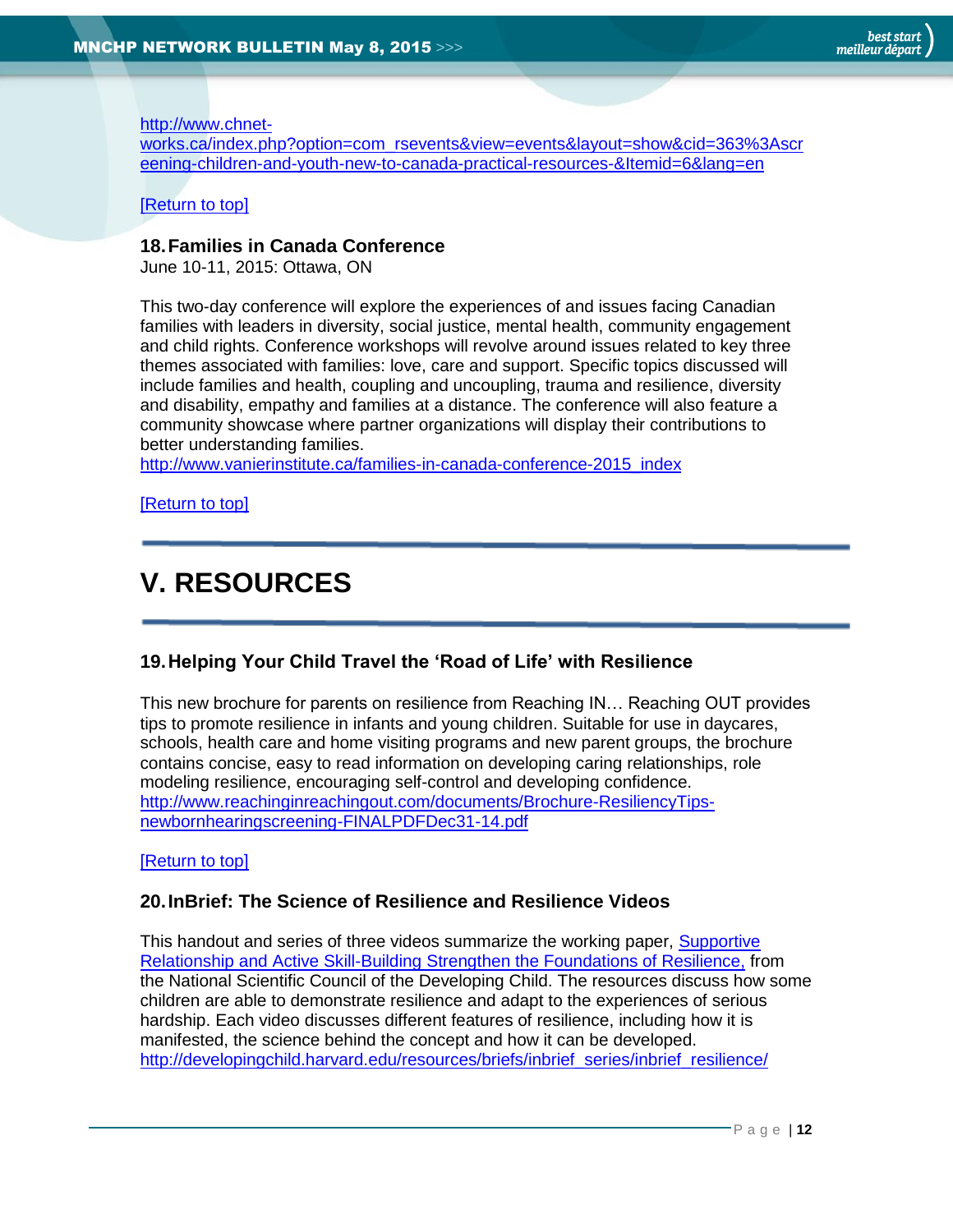[\[Return to top\]](#page-0-0)

### <span id="page-12-0"></span>**21.Eating for a Healthy Pregnancy My Menu Planner**

This tool to help pregnant women make healthy food choices is the latest in EatRight Ontario's series of menu planners that allows users to download a personalized menu package, print customizable weekly food plans, receive regular healthy eating tips, and find recipes and shopping lists. The Eating for a Healthy Pregnancy planner is specifically designed for women in their  $2<sup>nd</sup>$  and  $3<sup>rd</sup>$  trimester looking to provide a healthy start for their babies.

<http://menuplanner.eatrightontario.ca/MenuPlanner/en/TellUsAboutYourself.aspx> [\[Return to top\]](#page-0-0)

### <span id="page-12-1"></span>**22.Breastfeeding Information for Parents**

This interactive website provides parents and caregivers with clear, easy to understand, evidence-based information on breastfeeding. Designed to resemble a photo album, users are invited to click tabs along the side of the album to explore topics including the importance of breastfeeding, common concerns related to breastfeeding and how to get help. Clicking on a picture in the album will launch a video or activity related to a specific breastfeeding topic. The site was designed by Durham Region Health Department and the University of Ontario Institute of Technology with a phase one Community Breastfeeding Projects grant.

<http://breastfeedinginfoforparents.ca/>

[\[Return to top\]](#page-0-0)

### <span id="page-12-2"></span>**23.FASCETS Canada**

This new website from Fetal Alcohol Spectrum Consultation Education and Training Services (FASCETS) provides information on services, events and resources related to a neurobehavioural approach to Fetal Alcohol Spectrum Disorder. FASCETS offers training designed to improve understanding of FASD as a physical brain-based disability, and ultimately improve daily experiences for individuals living with FASD. <http://www.fascetscanada.com/>

### [\[Return to top\]](#page-0-0)

### <span id="page-12-3"></span>**24.Recent videos:**

- **We Are Teen Moms**: This short video from the Sudbury District Health Unit features stories and perspectives from eight teen mothers and brings to light the alienating experiences many of them feel. <https://www.youtube.com/watch?v=00uknp09UbU&feature=youtu.be>
- **Dr. Zach Ferraro on Exercise in Pregnancy**: This is a recording of a recent webinar given by Dr. Zach Ferraro to a class of kinesiology students in which he dispels several myths related to exercise and pregnancy.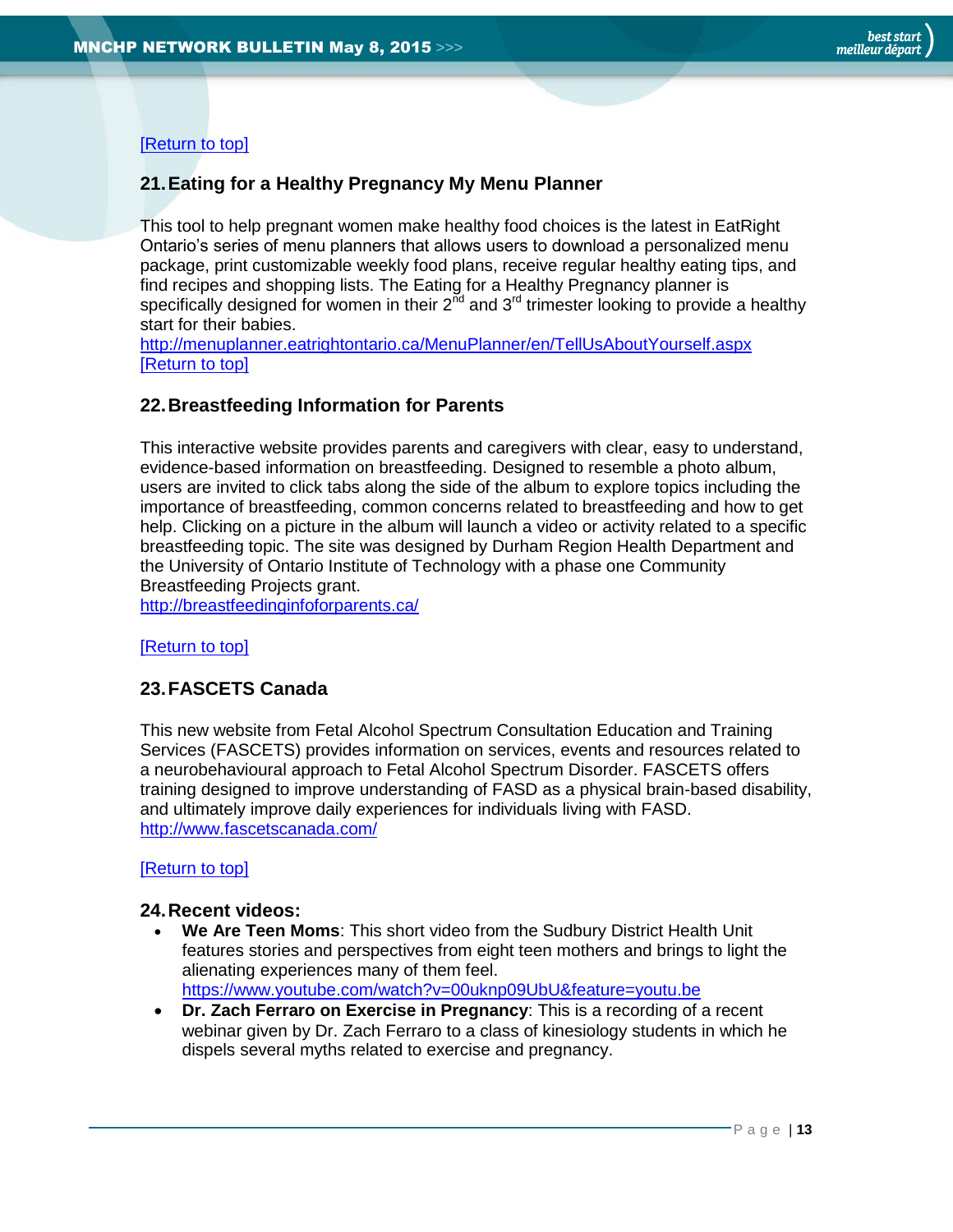[http://blogs.plos.org/obesitypanacea/2015/04/22/will-exercising-during-pregnancy](http://blogs.plos.org/obesitypanacea/2015/04/22/will-exercising-during-pregnancy-cook-the-baby/)[cook-the-baby/](http://blogs.plos.org/obesitypanacea/2015/04/22/will-exercising-during-pregnancy-cook-the-baby/)

[\[Return to top\]](#page-0-0)

# <span id="page-13-0"></span>**VI. FEATURED BEST START RESOURCES**

### <span id="page-13-1"></span>**25.It Takes a Village: Taking Action for Healthy Children**

This course is for service providers who want a better understanding of how to support the healthy growth and development of children. The focus is on healthy weights in children, in the context of healthy child development.

This online course is designed for service providers who work with children aged 2 through 11, and/or their parents.

Each module takes approximately 40 minutes to complete. All the modules will give you practical information and implementation ideas for improving the health of kids. <http://www.beststart.org/TakingAction/>

[\[Return to top\]](#page-0-0)

### <span id="page-13-2"></span>**26.Feeding Your Baby**

(Available in French)

This resource, adapted from Peel Public Health, is designed to help parents introduce their infants to solid foods. It was recently revised to include updated content to match newly released NHTI guidelines, pictures to illustrate different food textures and a comprehensive section on allergies.

EN: [http://www.beststart.org/resources/nutrition/pdf/BSRC\\_FeedingYourBaby\\_2015.pdf](http://www.beststart.org/resources/nutrition/pdf/BSRC_FeedingYourBaby_2015.pdf) FR [:http://www.meilleurdepart.org/resources/nutrition/pdf/CRMD\\_NourrirVotreBebe\\_201](http://www.meilleurdepart.org/resources/nutrition/pdf/CRMD_NourrirVotreBebe_2015.pdf) [5.pdf](http://www.meilleurdepart.org/resources/nutrition/pdf/CRMD_NourrirVotreBebe_2015.pdf)

[\[Return to top\]](#page-0-0)

### <span id="page-13-3"></span>**27.How to Feed Your Growing Child**

(Available in French)

This low-literacy brochure was adapted from Vancouver Coastal Health. It provides information on feeding children from age two to five. The booklet was recently revised. Is now available in a larger, easier to print booklet format and includes sample meal suggestions and additional information on physical activity and oral health. EN:<http://www.beststart.org/resources/nutrition/pdf/HTFC-ENG.pdf> FR:<http://www.meilleurdepart.org/resources/nutrition/pdf/HTFC-FRN.pdf>

[\[Return to top\]](#page-0-0)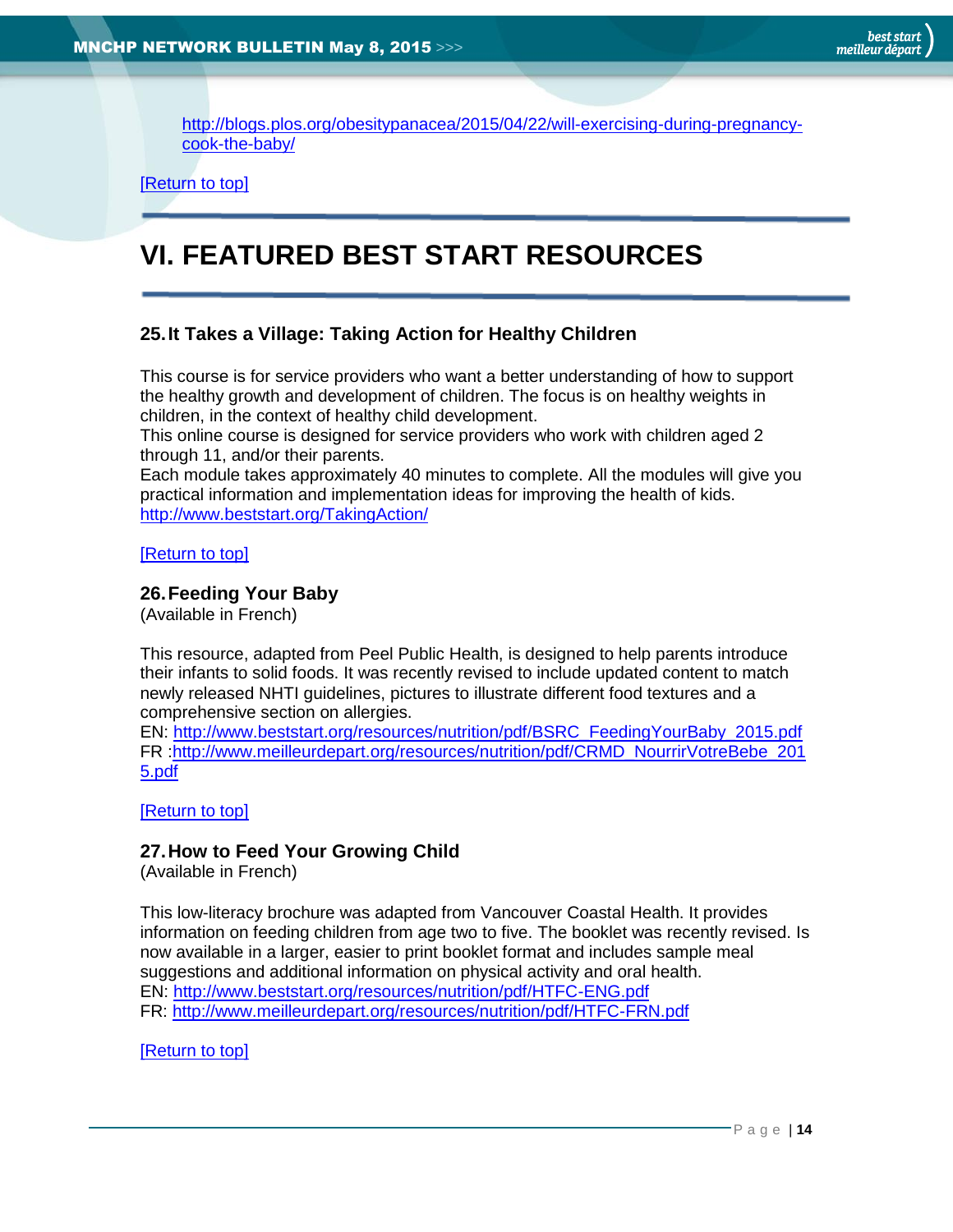### <span id="page-14-1"></span>**28.Best Start Resource Centre Breastfeeding Web Watch**

Use this new tool from the Best Start Resource Centre to help you stay abreast of the breastfeeding world. Visit web watch, available from our [Breastfeeding Resources](http://www.beststart.org/cgi-bin/commerce.cgi?search=action&category=B00E&advanced=yes&sortkey=sku&sortorder=descending) page, to monitor news, scholarly journal articles, best practices and social media updates related to breastfeeding and the Baby-Friendly Initiative.

Through the web watch, you'll find:

- **•** Updates from key breastfeeding websites and blogs
- **•** Breastfeeding news sources
- **•** Feeds from top scholarly journals
- **•** Recent breastfeeding-related tweets

**N.B.** The web watch works best when viewed in Google Chrome Watch this short video to learn more about the web watch:

<https://www.youtube.com/watch?v=v21CLBtMoU0&feature=youtu.be> Visit the web watch:<http://www.netvibes.com/beststartbreastfeeding#General>

### [\[Return to top\]](#page-0-0)

### <span id="page-14-0"></span>**About This Bulletin**

*The Best Start Resource Centre thanks you for your interest in, and support of, our work. Best Start permits others to copy, distribute or reference the work for non-commercial purposes on condition that full credit is given. Because our MNCHP bulletins are designed to support local health promotion initiatives, we would appreciate knowing how this resource has supported, or been integrated into, your work [\(mnchp@healthnexus.ca\)](mailto:mnchp@healthnexus.ca). Please note that the Best Start Resource Centre does not endorse or recommend any events, resources, or publications mentioned in this bulletin.* 

**Information on the MNCHP Network:** Email **mnchp@healthnexus.ca** or visit <http://www.beststart.org/services/information.html> **To manage your subscription, unsubscribe from the list-serv and access the MNCHP archives**: <http://lists.beststart.org/listinfo.cgi/mnchp-beststart.org> **To submit items for MNCHP Bulletins**: Emai[l mnchp@healthnexus.ca](mailto:mnchp@healthnexus.ca)

### **Contact Us**

**Best Start Resource Centre**: [http://beststart.org/index\\_eng.html](http://beststart.org/index_eng.html) **Health Nexus**:<http://en.healthnexus.ca/> 180 Dundas W., Room 301, Toronto (Ontario) M5G 1Z8

# **Stay connected!**

The free weekly **[Ontario Health Promotion E-mail bulletin \(OHPE\)](http://www.ohpe.ca/)** offers a digest of news, events, jobs, feature articles on health promotion issues, resources, and much more, to those working in health promotion.

**[Click4HP](https://listserv.yorku.ca/archives/click4hp.html)** is an international dialogue on health promotion. Participants exchange views on issues and ideas, provide leads to resources, and ask questions about health promotion.

**[The Maternal Newborn and Child Health Promotion \(MNCHP\) Network](http://www.beststart.org/services/MNCHP.html) -** A province-wide electronic forum for service providers working to promote preconception, prenatal and child health.

**[Health Promotion Today](http://en.healthnexus.ca/)** - 0ur blog keeps you informed of news and topics related to health promotion.

Follow us on **[Twitter](https://twitter.com/Health_Nexus)** to stay up to date on all things related to health promotion.

View our video resources on **[YouTube](http://www.youtube.com/user/healthnexussante)** and **[Vimeo](https://vimeo.com/user9493317)**